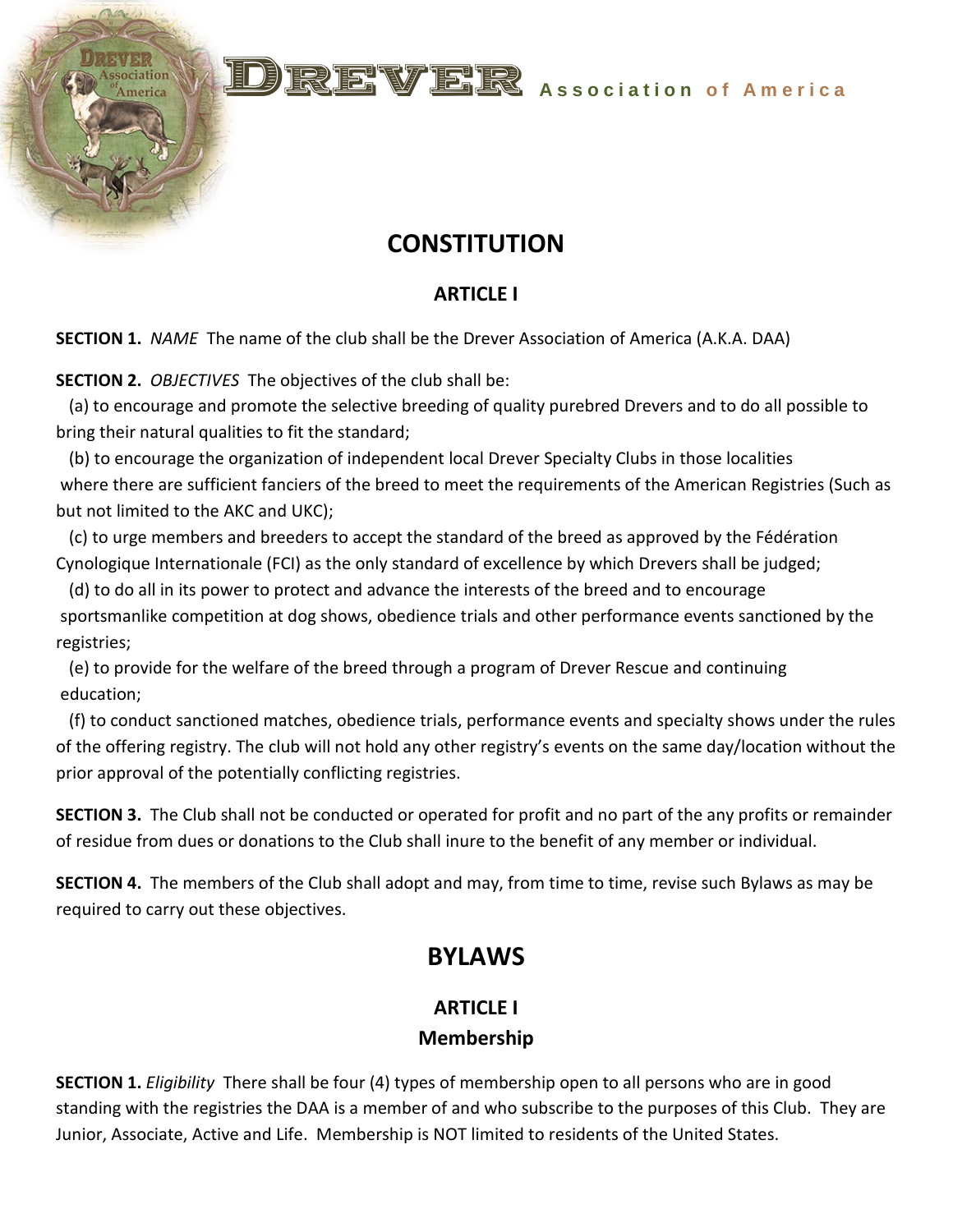**Junior Membership:** To protect the future of our breed; DAA offers a Junior membership for children at least ten (10) years, and less than eighteen (18) years of age who are seeking Active membership. Junior members shall be eligible for Active status upon their 18th birthday provided the individual has been a Junior member for three (3) years or more. A Junior member having served less than three (3) years Junior status shall automatically receive Associate member status upon his/her eighteenth (18) birthday. Junior members have no voting or office holding privileges.

**Active Membership:** This shall be open to all persons eighteen (18) years or older who have completed a total of not less than three (3) years as a Junior member or one (1) year as an Associate member. Members shall be in good standing with all registries the DAA participates in and must subscribe to the purposes of this Club. Active members shall pay dues and shall have voting privileges. After having served 36 months as an Active member, a member shall be granted office holding privileges and may hold office.

**Associate Membership:** This shall be assigned to persons eighteen (18) years or older who are seeking Active membership statuses. If no negative response is submitted by any member within a year and the member's dues are current, the Associate member will be presented to the Board to be voted to an Active membership status (in accordance to Article I. Election to Membership). Associate members have no voting, nor office holding privileges.

**Life Membership:** This may be bestowed upon any member, or any other person, who has a long record of service to the breed and/or Club. The recipient of this membership shall pay no dues, and he/she shall still have voting and office holding privileges in the Club. Should an Active member be chosen to receive a Life membership, he/she, may refuse the life membership and remain an Active member in good standing if he/she so desires. The Board of Directors or the membership may make nominations at the Annual Meeting. Any person(s) so nominated must be approved by a majority vote of those present who are eligible to vote.

**SECTION 2.** *Dues.* Membership dues shall be set by a majority vote of the Board of Directors. The dues shall not exceed twenty-five dollars (\$25.00) per year per individual or forty dollars (\$40.00) per year per household, to remain in effect until such time as an increase is deemed necessary by the Board of Directors. Household membership is defined as two members residing at the same address. There will be no dues charged for a Junior Membership. Dues are payable in U.S. funds and are due and payable on or before the first (1) day of January each year. Upon renewing the dues each year the member is agreeing to abide by the current Constitution, By-Laws and Code of Ethics that are in force as of the year in renewal. Past due indebtedness to the Club and any bank charges for returned checks will be paid by the applicant/member before membership is valid or is renewed. No member may vote whose dues are not paid for the current year. During the month of October, the Treasurer shall send to each member a statement of his dues for the ensuring year.

#### **SECTION 3.** *Election to Membership*

(a) Junior Membership. An applicant for Junior membership shall apply on a form approved by the Board of Directors which shall provide that the applicant agrees to abide by the Constitution, Bylaws, and the Code of Ethics of the DAA and the rules and regulations of the registry the DAA is a member of. The application for Junior membership shall state the name and address of the applicant and shall carry the endorsement of either one (1) family member and one (1) unrelated person or two (2) persons unrelated to each other or the applicant, who are both Active Members in good standing.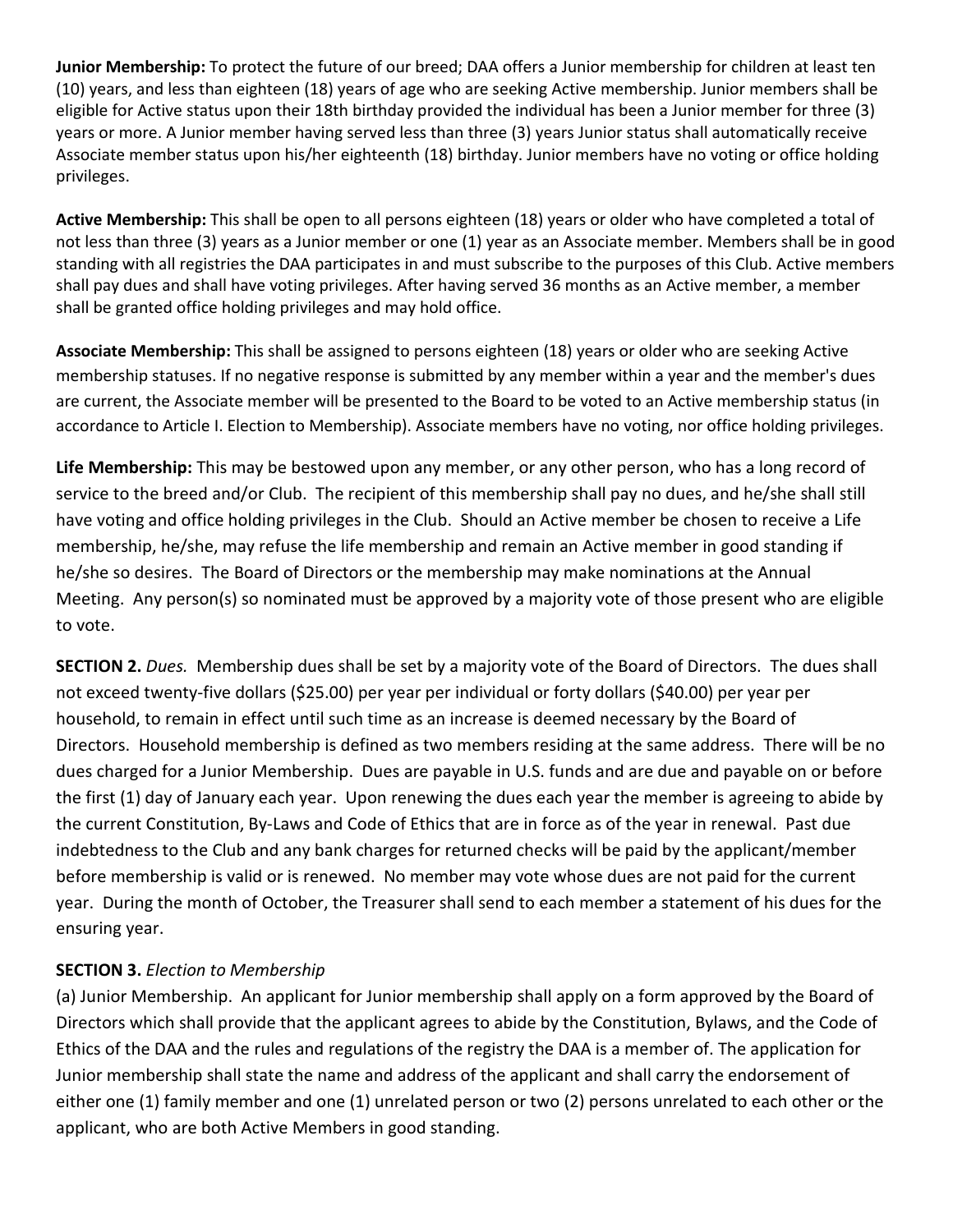(b) Associate/Active Membership. Each applicant for membership shall apply on a form approved by the Board of Directors which shall provide that the applicant agrees to abide by the Constitution, Bylaws, and the Code of Ethics of the DAA and the rules and regulations of the registries the DAA is a member of.

Dues for the current year shall be included with the application and shall be made payable in U.S. funds to the DAA. The application shall be mailed within thirty (30) days of the last signature to the Secretary for publication in the next DAA Bulletin and at the same time send collected dues to the Treasurer with a copy of the application. Within thirty (30) days from receipt of the application, the Secretary shall then send to the applicant a receipt of acknowledgement.

A member who has served three (3) years Junior and/or one (1) year Associate status shall be eligible for Active membership if no negative response is submitted by any member within that time frame and their dues are current. The Junior/Associate member shall by majority vote of the Board, be voted to an Active membership with full voting privileges.

If a negative response is received by the Secretary, it shall be his/her duty to inform the Junior or Associate member and his/her sponsors that a negative response has been received and forwarded to the Ethics Committee for their consideration. The Ethics Committee shall send a complete copy(ies) of the negative response(s) to the Junior/Associate member and their sponsors. The Junior/Associate member shall have thirty (30) days to respond to the Ethics committee with a rebuttal. The committee shall consider all documentation. If the Committee believes the negative response has merit, then the chairman of the Ethics Committee shall forward the decision to the Board of Directors within sixty (60) days of his/her receipt of the negative response. The Board of Directors shall then vote on whether the Junior/Associate member should be removed from membership in the Club. The Board of Directors vote shall be by secret ballot and shall be conducted by mail or at the next scheduled meeting of the Board, at the sole discretion of the Board of Directors. In order for the Junior or Associate member to be removed from membership, the Board of Directors must accept the negative response by a majority vote.

An application which has received a negative vote by the majority of the Board may be presented in person or by letter by one (1) of the applicant's sponsors at the next Annual Meeting of the Club. The membership may elect such applicant by favorable vote (written ballot) of seventy-five percent (75%) of the eligible voting members present. No applicant who has been rejected by the Board of Directors or the general membership may reapply for membership within twelve (12) months of the rejection.

#### **SECTION 4.** *Termination of Membership.* Memberships may be terminated:

(a) *by resignation*. Any member in good standing may resign from the club upon written notice to the Secretary, but no member may resign when in debt to the club. Obligations other than dues are considered a debt to the club and must be paid in full prior to resignation.

(b) *by lapsing*. A membership will be considered as lapsed and automatically terminated if such member's dues remain unpaid 60 days after the first day of the fiscal year; however, the board may grant an additional 30 days of grace to such delinquent members in meritorious cases, however a \$20 late fee may be applied. In no case may a person be entitled to vote at any club meeting whose dues are unpaid as of the date of that meeting. A member whose dues have lapsed after this time must reapply for membership as outlined in Article I. Section 3. Election to Membership.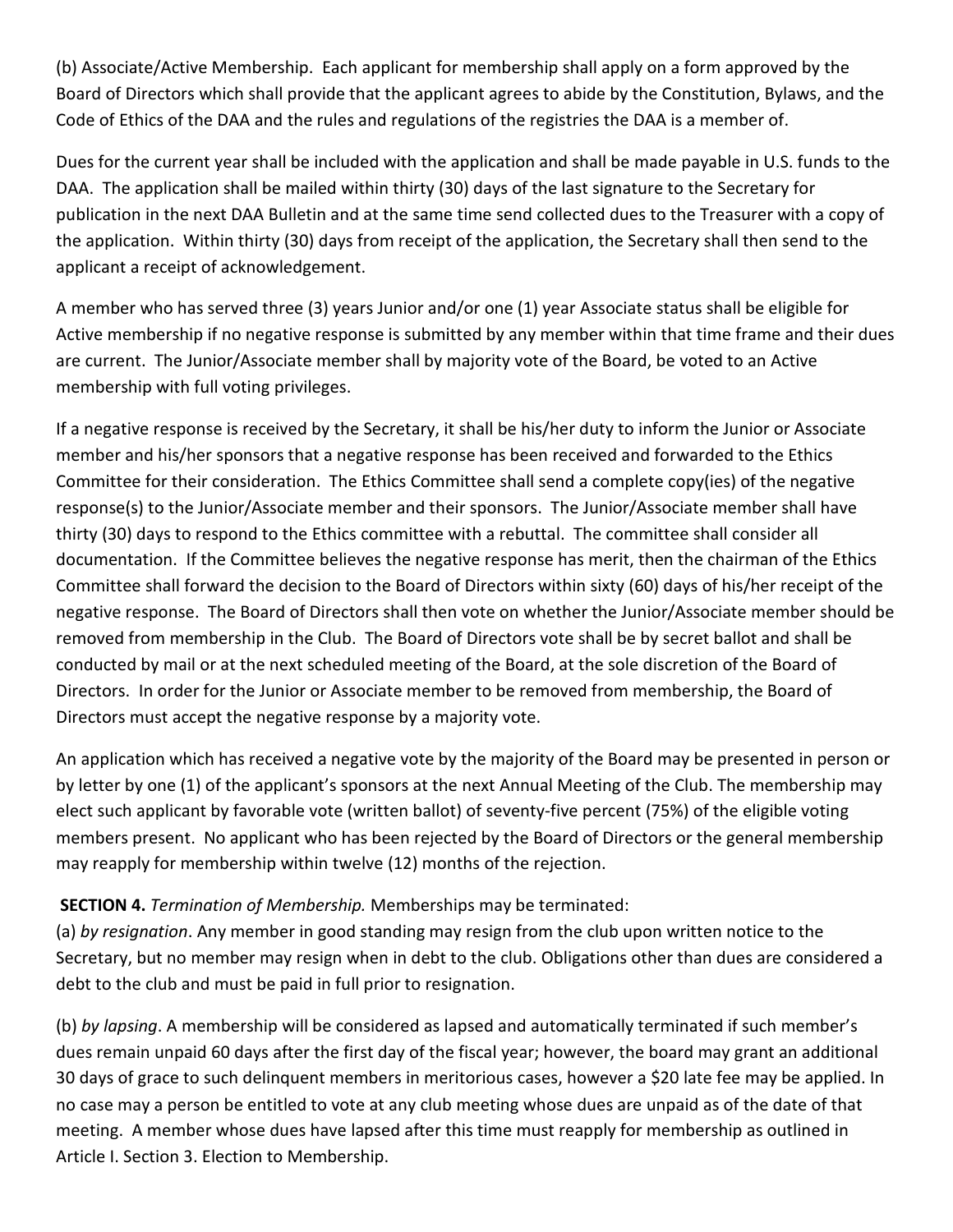(c) *by expulsion*. A membership may be terminated by expulsion as provided in Article VI of these bylaws.

## **ARTICLE II Meetings and Voting**

**SECTION 1.** *Annual Meeting* The annual meeting of the club shall be held during the month of July in conjunction with the Club's Specialty Show if possible, at a place, date, and hour designated by the Board of Directors. Written notice of the Annual Meeting shall be mailed by the Corresponding Secretary to each member at least thirty (30) days prior to the date of the meeting. The quorum for the Annual Meeting shall be ten percent (10%) of the Active and Life members in good standing.

**SECTION 2.** *Special Club Meetings* Special Club meetings may be called by the President or by a majority of the members of the Board who are present at the Board meeting, or who vote by mail, email, fax or any other electronic devices deemed acceptable to the Board. The Special Club meeting shall be called by the Corresponding Secretary upon receipt of a petition, stating the subject of said meeting, and signed by ten percent (10%) of the Active and Life members in good standing. Such meetings shall be held at a place, date, and hour as may be designated by the Board of Directors. Written notice of such meetings shall be mailed by the Corresponding Secretary at least twenty-one (21) days prior to the meeting. The quorum for a special club meeting shall be ten percent (10%) of the Active and Life members in good standing.

**SECTION 3.** *Board Meetings* The first Board meeting shall take place in the month of August, following the Board's assuming office on the first of July. Other meetings of the Board of Directors shall be at least one (1) per quarter or if greater in number, shall be designated by the President of by a majority vote of the entire Board. Written notice of each such meeting shall be mailed or emailed (provided all board members are provided with means to receive email) by the Secretary to each member of the Board at least fourteen (14) days prior to the date of the meeting. The quorum for a Board meeting shall be a majority of the Board voting in person, mail, fax or any other electronic device deemed acceptable by the Board.

**SECTION 4.** *Board Business* The Board of Directors may conduct its business by mail, email, fax, other electronic devices (provided each board member has means of this use), through the Secretary, or by the telephone conference call (provided it does not conflict with any other provision of these bylaws). Board business may be conducted by email provided that 1) each member has the means to participate; 2) a procedure is in place to verify the identity of the individuals participating to ensure that they are the eligible board members; 3) a mechanism is in place to verify that the eligible board members are "listening"; 4) all board members agree to participate in this manner. Any business discussed or voted on by telephone conference, mail, fax or email shall be confirmed in writing by the Secretary within seven (7) days..

**SECTION 5.** *Voting* Each member in good standing, whose dues are paid for the current year, shall be entitled to one vote at any meeting of the club at which he is present. Any item requiring membership vote shall be voted on in person, mail, fax or any other electronic device deemed acceptable by the Board. Proxy voting will not be permitted at any club meeting or election.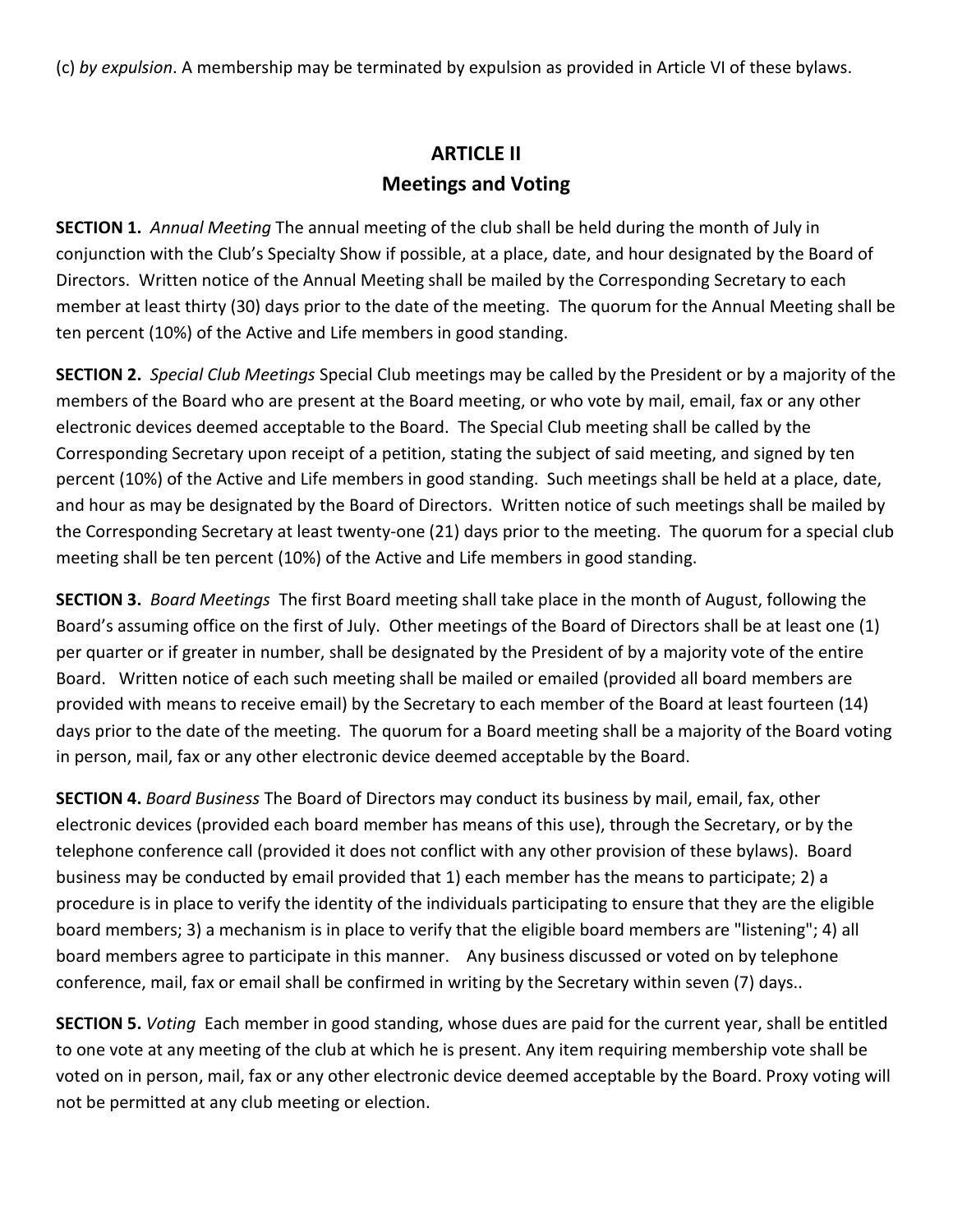## **ARTICLE III Directors and Officers**

**SECTION 1.** The Board shall be comprised of the President, Vice President, Secretary, and Treasurer. There shall also be up to four (4) Board Members, all of whom shall be Active or Life members in good standing and who are residents of the United States. All of whom shall be elected for a two (2) year term. General Management of the Club's affairs shall be entrusted to the Board of Directors.

(a) The President shall preside at all meetings of the Club and of the Board and shall have the duties and powers normally apparent to the office of President in addition to those particularly specified in these bylaws.

(b) The Vice-President shall have the duties and exercise the powers of the President in the case of the President's death, absence or incapacity.

(c ) The Secretary shall keep a record of all meetings of the club and of the board and of all matters of which a record shall be ordered by the club; have charge of the correspondence, notify members of meetings, notify new members of their election to membership, notify officers and directors of their election to office, keep a roll of the members of the club with their addresses, which shall be sent to any member in good standing, upon written request, not more than once every club year, and carry out such other duties as are prescribed in these bylaws.

(d) The Treasurer shall collect and receive all monies due or belonging to the Club. He/she shall deposit the same in a bank approved by the Board in the name of the Club. His/her books shall at times be open to the inspection of the Board and he/she shall report to them at every meeting the condition of the Club's finances and every item of receipt or payment not before reported and at the Annual Meeting. He/she shall render an account of all monies received and expended during the previous fiscal year. The Treasurer shall be bonded in such amount as the Board of Directors shall determine.

**SECTION 2.** *Vacancies*. Any vacancies occurring on the board or among the offices during the year shall be filled until the next annual election by a majority vote of the members of the board at its first regular meeting following the creation of such vacancy, or at a special board meeting called for that purpose; except that a vacancy in the office of President shall be filled automatically by the Vice President and the resulting vacancy in the office of Vice President shall be filled by the board.

## **ARTICLE IV Club Year, Annual Meeting, Elections**

**SECTION 1.** *Club Year.* The club's fiscal year shall begin on the first day of January and end on the last day of December.

The club's official year shall begin immediately at the conclusion of the election at the annual meeting and shall continue through the election at the next annual meeting.

**SECTION 2.** *Annual Meeting.* The annual meeting shall be held in the month of July, at which officers and directors for the ensuing year shall be elected by secret ballot from among those nominated in accordance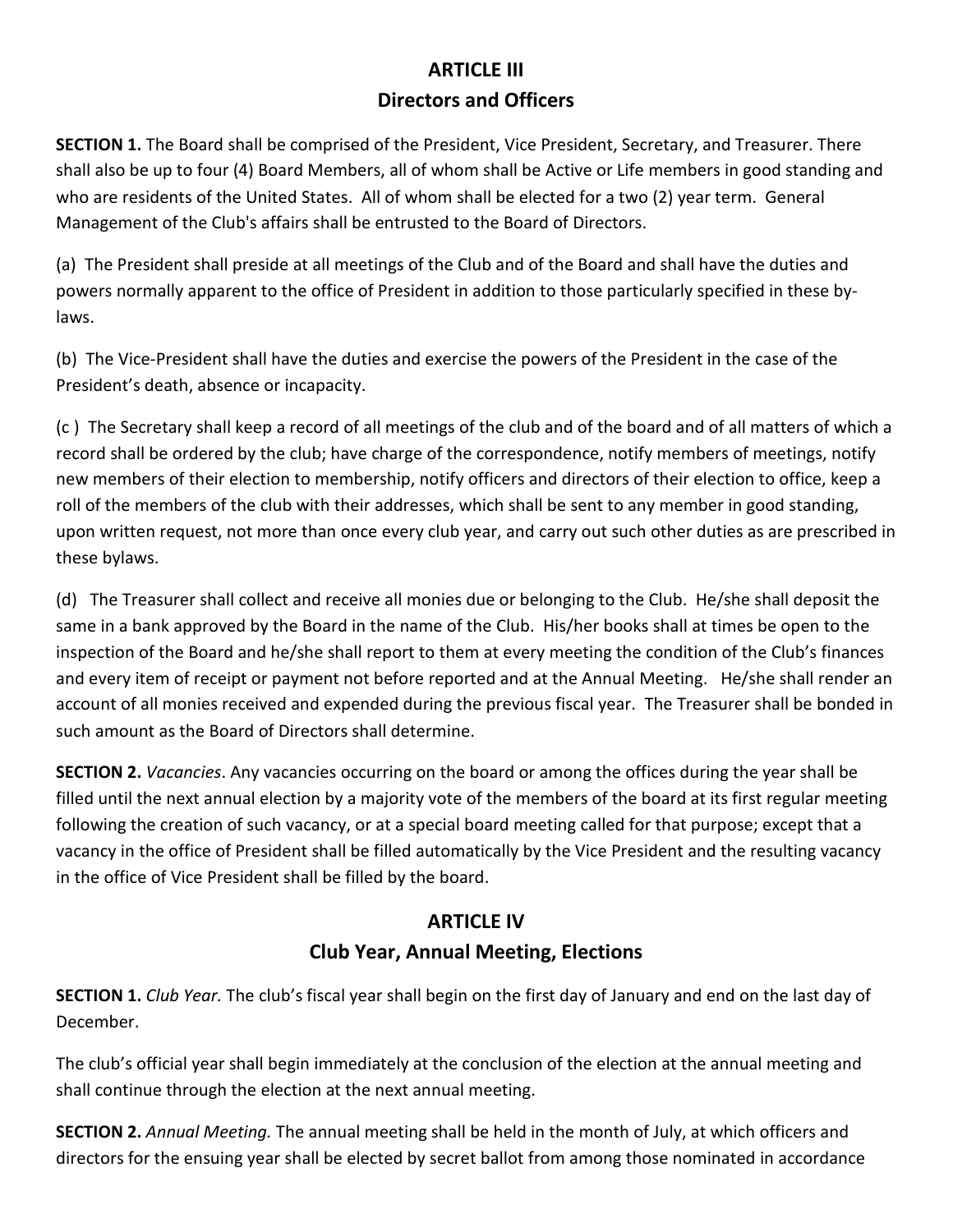with Section 4 of this Article. They shall take office immediately upon the conclusion of the election and each retiring officer shall turn over to the successor in office all properties and records relating to that office within 30 days after the election.

**SECTION 3.** *Elections.* The nominated candidate receiving the greatest number of votes for each office shall be declared elected.

**SECTION 4.** *Nominations.* No person may be a candidate in a club election who has not been nominated. During the month of March, the board shall select a Nominating Committee consisting of three members and two alternates, not more than one of whom may be a member of the board. The Secretary shall immediately notify the committeemen and alternates of their selection. The board shall name a chairman for the committee and it shall be such person's duty to call a committee meeting, which shall be held on or before April 1st.

(a) The committee shall nominate one candidate for each office and positions on the board and, after securing the consent of each person so nominated, shall immediately report their nominations to the Secretary in writing on or before May 1st.

(b) Upon receipt of the Nominating Committee's report, the Secretary shall notify each member in writing of the candidates so nominated postmarked no later than May 10th.

(c) Additional nominations may be made in writing by any member in good standing, provided that the person so nominated agrees to accept the duties and responsibilities of the office if so elected. The proposer shall present to the Secretary a written statement from the proposed candidate signifying willingness to be a candidate. No person may be a candidate for more than one position. Nominations must be received by the Secretary no later than June 10th.

(d) The Secretary shall notify the members in writing of the candidates so nominated, including biographies, postmarked no later than June 25th.

(e) Nominations cannot be made at the annual meeting or in any manner other than as provided in this Section.

#### **ARTICLE V Committees**

**SECTION 1.** The board may each year appoint standing committees to advance the work of the club in such matters as dog shows, obedience trials, trophies, annual prizes, membership, and other fields which may well be served by committees. Such committees shall always be subject to the final authority of the board. Special committees may also be appointed by the board to aid it on particular projects.

**SECTION 2.** Any committee appointment may be terminated by a majority vote of the full membership of the board upon written notice to the appointee; and the board may appoint successors to those persons whose services have been terminated.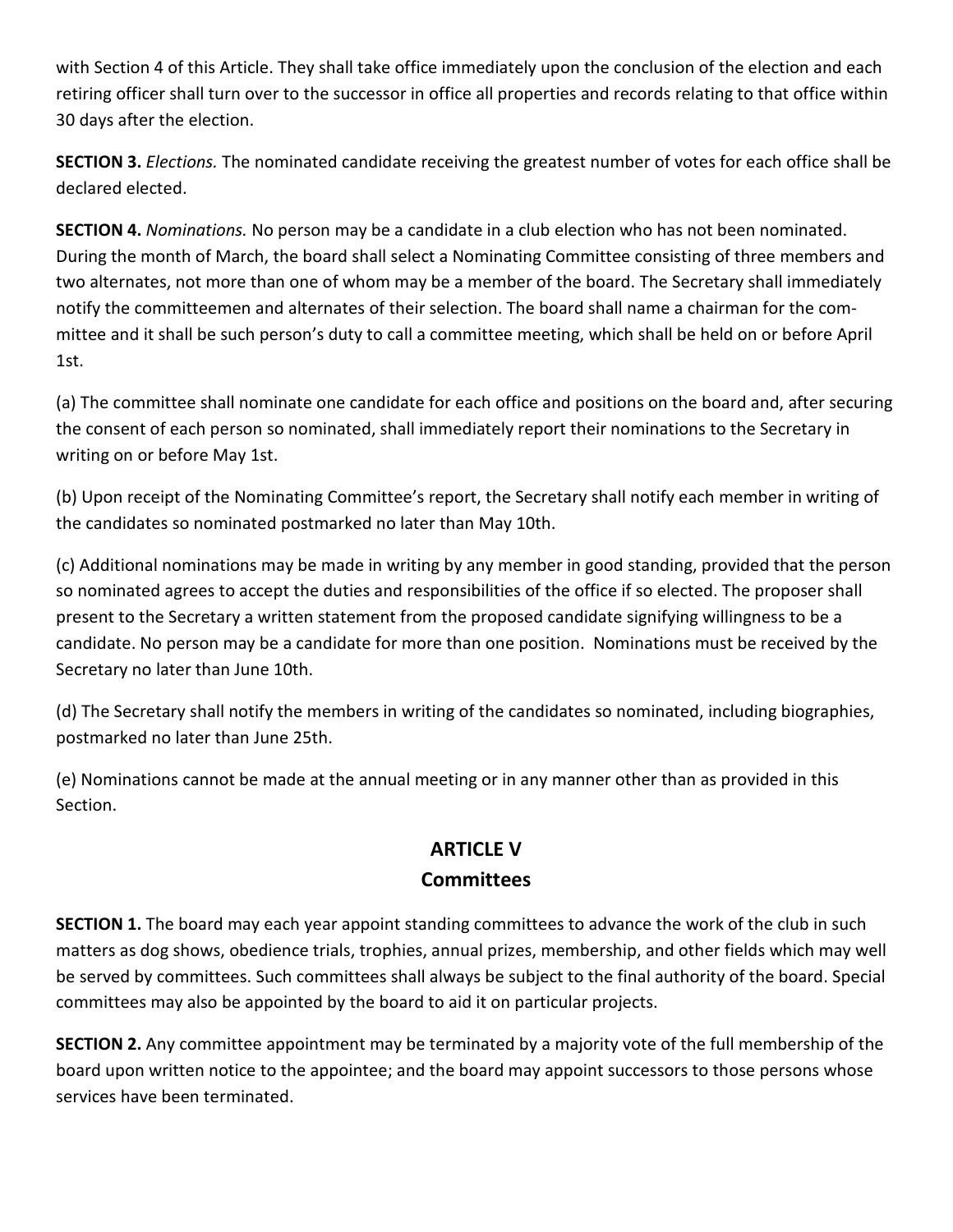#### **ARTICLE VI Discipline**

**SECTION 1.** *A Registry Suspension.* Any member who is suspended from the privileges of a registry the DAA is a member of will automatically be suspended from the DAA for a like period.

**SECTION 2.** *Charges.* An individual member may prefer charges against another individual member for alleged misconduct prejudicial to the best interests of the club or the breed. Written charges with specifications must be filed in duplicate with the Secretary together with a deposit of \$100.00 which shall be forfeited if such charges are not sustained by the board following a hearing. The Secretary shall promptly send a copy of the charges to each member of the board or present them at a board meeting, and the board shall first consider whether the actions alleged in the charges, if proven, might constitute conduct prejudicial to the best interests of the club or the breed. If the board considers that the charges do not allege conduct which would be prejudicial to the best interests of the club or the breed, it may refuse to entertain jurisdiction. If the board entertains jurisdiction of the charges, it shall fix a date for a hearing by the board not less than three weeks nor more than six weeks thereafter. The Secretary shall promptly send one copy of the charges and the specifications to the accused member by registered mail together with a notice of the hearing and an assurance that the defendant may personally appear in his own defense and bring witnesses if he wishes.

**SECTION 3.** *Board Hearing.* The board shall have complete authority to decide whether counsel may attend the hearing, but both complainant and defendant shall be treated uniformly in that regard. Should the charges be sustained after hearing all the evidence and testimony presented by complainant and defendant, the board may by a majority vote of those present reprimand or suspend the defendant from all privileges of the club for not more than six months from the date of the hearing. And, if it deems that punishment insufficient, it may also recommend to the membership that the penalty be expulsion. In such case, the suspension shall not restrict the defendant's right to appear before his fellow members at the ensuing club meeting which considers the board's recommendation. Immediately after the board has reached a decision, its finding shall be put in written form and filed with the Secretary. The Secretary, in turn, shall notify each of the parties of the board's decision and penalty, if any.

**SECTION 4.** *Expulsion.* Expulsion of a member from the club may be accomplished only at a meeting of the club following a board hearing and upon the board's recommendation as provided in Section 3 of this Article. Such proceedings may occur at a regular or special meeting of the club to be held within 60 days but not earlier than 30 days after the date of the board's recommendation of expulsion. The defendant shall have the privilege of appearing in his own behalf, though no evidence shall be taken at this meeting. The President shall read the charges and the board's finding and recommendation, and shall invite the defendant, if present, to speak in his own behalf if he wishes. The members shall then vote by secret ballot on the proposed expulsion. A 2⁄3 vote of those present and voting at the meeting shall be necessary for expulsion. If expulsion is not so voted, the board's suspension shall stand.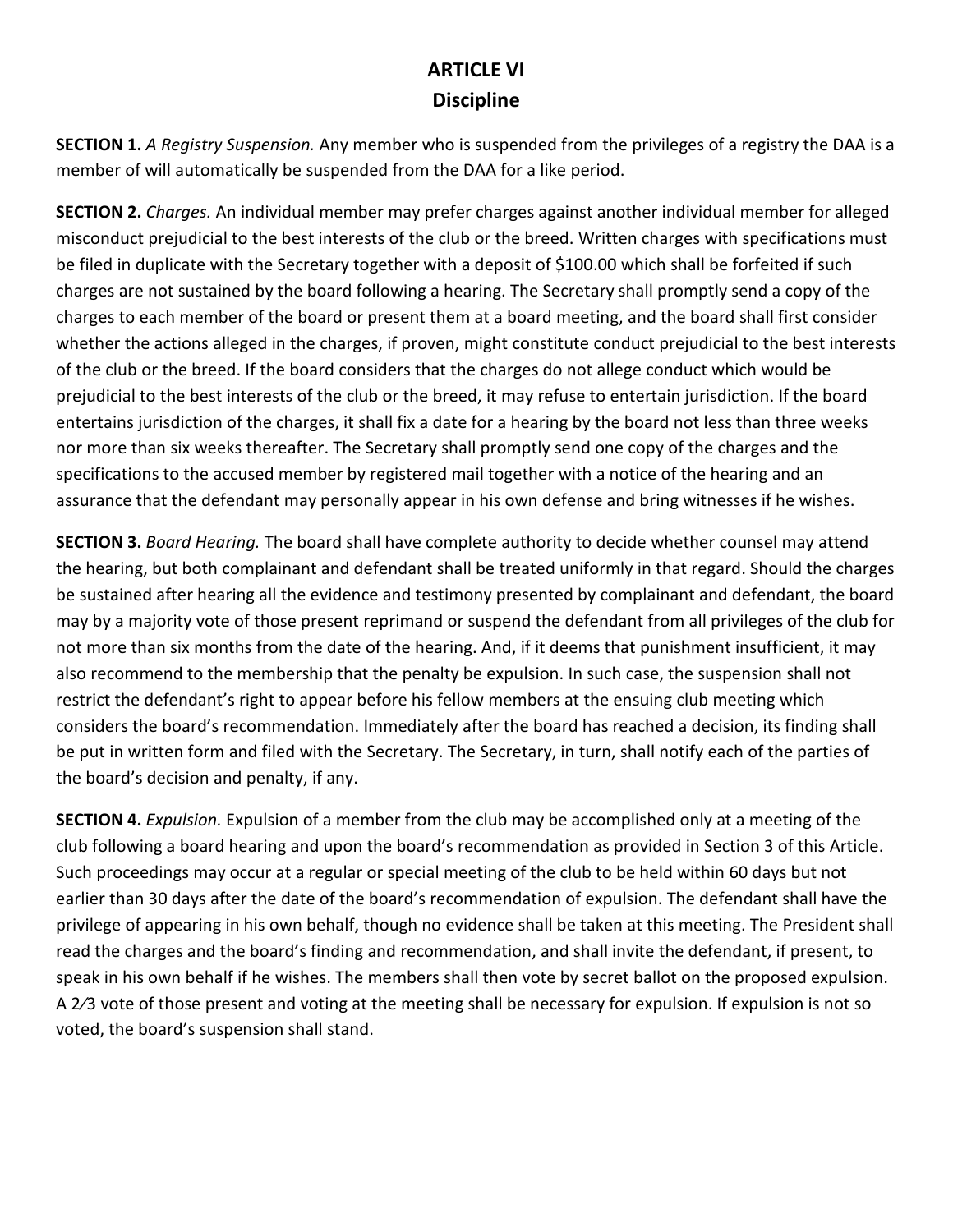#### **ARTICLE VII Amendments**

**SECTION 1.** Amendments to the constitution and bylaws may be proposed by the board of directors or by written petition addressed to the Secretary signed by 20 percent of the membership in good standing. Amendments proposed by such petition shall be promptly considered by the board of directors and must be submitted to the members with recommendations of the board by the Secretary for a vote within three months of the date when the petition was received by the Secretary.

**SECTION 2.** The constitution and bylaws may be amended by a 2⁄3 secret vote of the members present and voting at any regular or special meeting called for the purpose, provided the proposed amendments have been included in the notice of the meeting and mailed to each member at least two weeks prior to the date of the meeting.

**SECTION 3.** At such a time as the Drever Association of America becomes a member club any of the registries we have petitioned the following shall become effective – No amendment to the constitution and bylaws that is adopted by the club shall become effective until it has been approved by the Board of Directors of the registries the DAA is a member club of.

## **ARTICLE VIII Dissolution**

**SECTION 1.** The club may be dissolved at any time by the written consent of not less than 2⁄3 of the members in good standing. In the event of the dissolution of the club other than for purposes of reorganization whether voluntary or involuntary or by operation of law, none of the property of the club nor any proceeds thereof nor any assets of the club shall be distributed to any members of the club, but after payment of the debts of the club its property and assets shall be given to a charitable organization for the benefit of dogs selected by the board of directors.

## **ARTICLE IX**

#### **Order of Business**

**SECTION 1.** At meetings of the club, the order of business, so far as the character and nature of the meeting may permit, shall be as follows:

Roll Call

Minutes of last meeting

Report of President

Report of Secretary

Report of Treasurer

Reports of committees